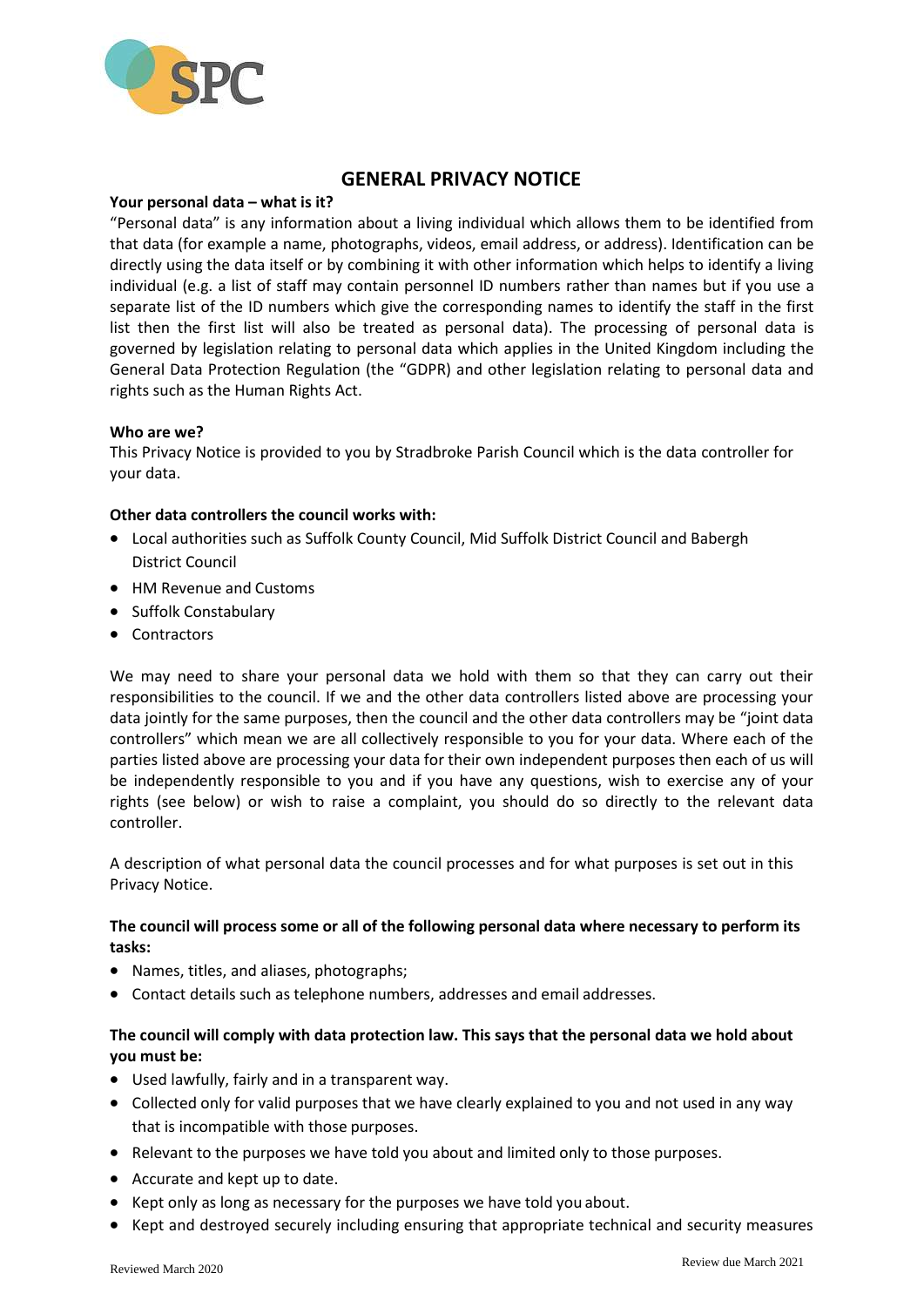are in place to protect your personal data to protect personal data from loss, misuse, unauthorised access and disclosure.

#### **We use your personal data for some or all of the following purposes:**

- To deliver public services including to understand your needs to provide the services that you request and to understand what we can do for you and inform you of other relevant services;
- To confirm your identity to provide some services;
- To contact you by post, email, telephone or using social media (e.g., Facebook, Twitter);
- To help us to build up a picture of how we are performing;
- To prevent and detect fraud and corruption in the use of public funds and where necessary for the law enforcement functions;
- To enable us to meet all legal and statutory obligations and powers including any delegated functions;
- To carry out comprehensive safeguarding procedures (including due diligence and complaints handling) in accordance with best safeguarding practice from time to time with the aim of ensuring that all children and adults-at-risk are provided with safe environments and generally as necessary to protect individuals from harm or injury;
- To promote the interests of the council;
- To maintain our own accounts and records;
- $\bullet$  To seek your views, opinions or comments;
- To notify you of changes to our facilities, services, events and staff, councillors and other role holders;
- To send you communications which you have requested and that may be of interest to you. These may include information about campaigns, appeals, other new projects or initiatives;
- To process relevant financial transactions including grants and payments for goods and services supplied to the council
- To allow the statistical analysis of data so we can plan the provision of services.

#### **What is the legal basis for processing your personal data?**

The council is a public authority and has certain powers and obligations. Most of your personal data is processed for compliance with a legal obligation which includes the discharge of the council's statutory functions and powers. Sometimes when exercising these powers or duties it is necessary to process personal data of residents or people using the council's services. We will always take into account your interests and rights. This Privacy Notice sets out your rights and the council's obligations to you.

We may process personal data if it is necessary for the performance of a contract with you, or to take steps to enter into a contract. An example of this would be processing your data in connection with the use of sports facilities.

Sometimes the use of your personal data requires your consent. We will first obtain your consent to that use.

#### **Sharing your personal data**

This section provides information about the third parties with whom the council may share your personal data. These third parties have an obligation to put in place appropriate security measures and will be responsible to you directly for the manner in which they process and protect your personal data. It is likely that we will need to share your data with some or all of the following (but only where necessary):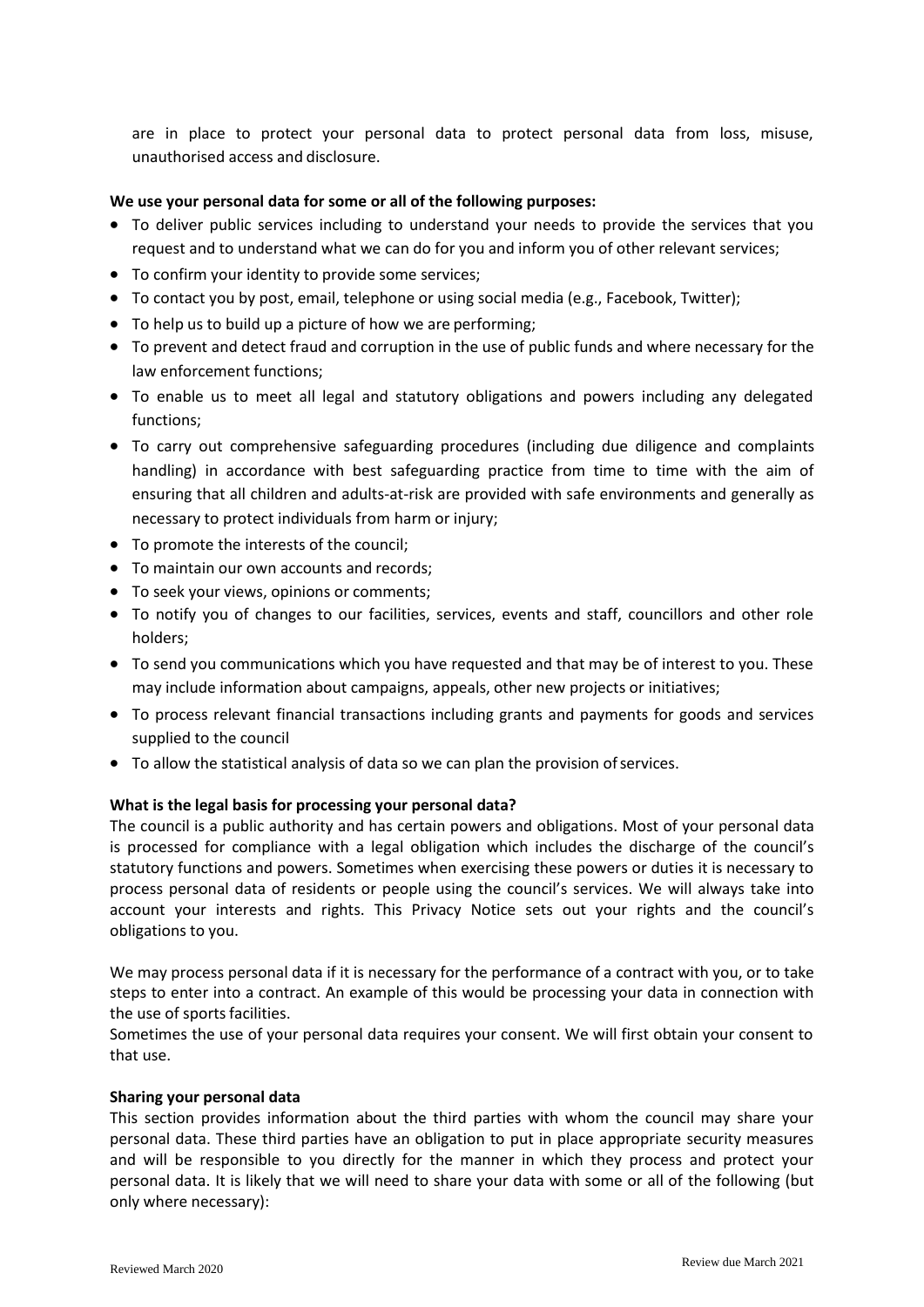- The data controllers listed above under the heading "Other data controllers the council works with";
- Our agents, suppliers and contractors. For example, we may ask a commercial provider to publish or distribute newsletters on our behalf, or to maintain our database software;
- On occasion, other local authorities or not for profit bodies with which we are carrying out joint ventures e.g. in relation to facilities or events for the community.

## **How long do we keep your personal data?**

We will keep some records permanently if we are legally required to do so. We may keep some other records for an extended period of time. For example, it is currently best practice to keep financial records for a minimum period of 8 years to support HM Revenue and Customs audits or provide tax information. We may have legal obligations to retain some data in connection with our statutory obligations as a public authority. The council is permitted to retain data in order to defend or pursue claims. In some cases, the law imposes a time limit for such claims (for example 3 years for personal injury claims or 6 years for contract claims). We will retain some personal data for this purpose as long as we believe it is necessary to be able to defend or pursue a claim. In general, we will endeavour to keep data only for as long as we need it. This means that we will delete it when it is no longer needed.

#### **Your rights and your personal data**

You have the following rights with respect to your personal data:

When exercising any of the rights listed below, in order to process your request, we may need to verify your identity for your security. In such cases we will need you to respond with proof of your identity before you can exercise these rights.

## *1) The right to access personal data we hold on you*

- At any point you can contact us to request the personal data we hold on you as well as why we have that personal data, who has access to the personal data and where we obtained the personal data from. Once we have received your request we will respond within one month.
- There are no fees or charges for the first request but additional requests for the same personal data or requests which are manifestly unfounded or excessive may be subject to an administrative fee.

#### *2) The right to correct and update the personal data we hold on you*

 If the data we hold on you is out of date, incomplete or incorrect, you can inform us and your data will be updated.

## *3) The right to have your personal data erased*

- If you feel that we should no longer be using your personal data or that we are unlawfully using your personal data, you can request that we erase the personal data we hold.
- When we receive your request we will confirm whether the personal data has been deleted or the reason why it cannot be deleted (for example becausewe need it for to comply with a legal obligation).
- *4) The right to object to processing of your personal data or to restrict it to certain purposes only*